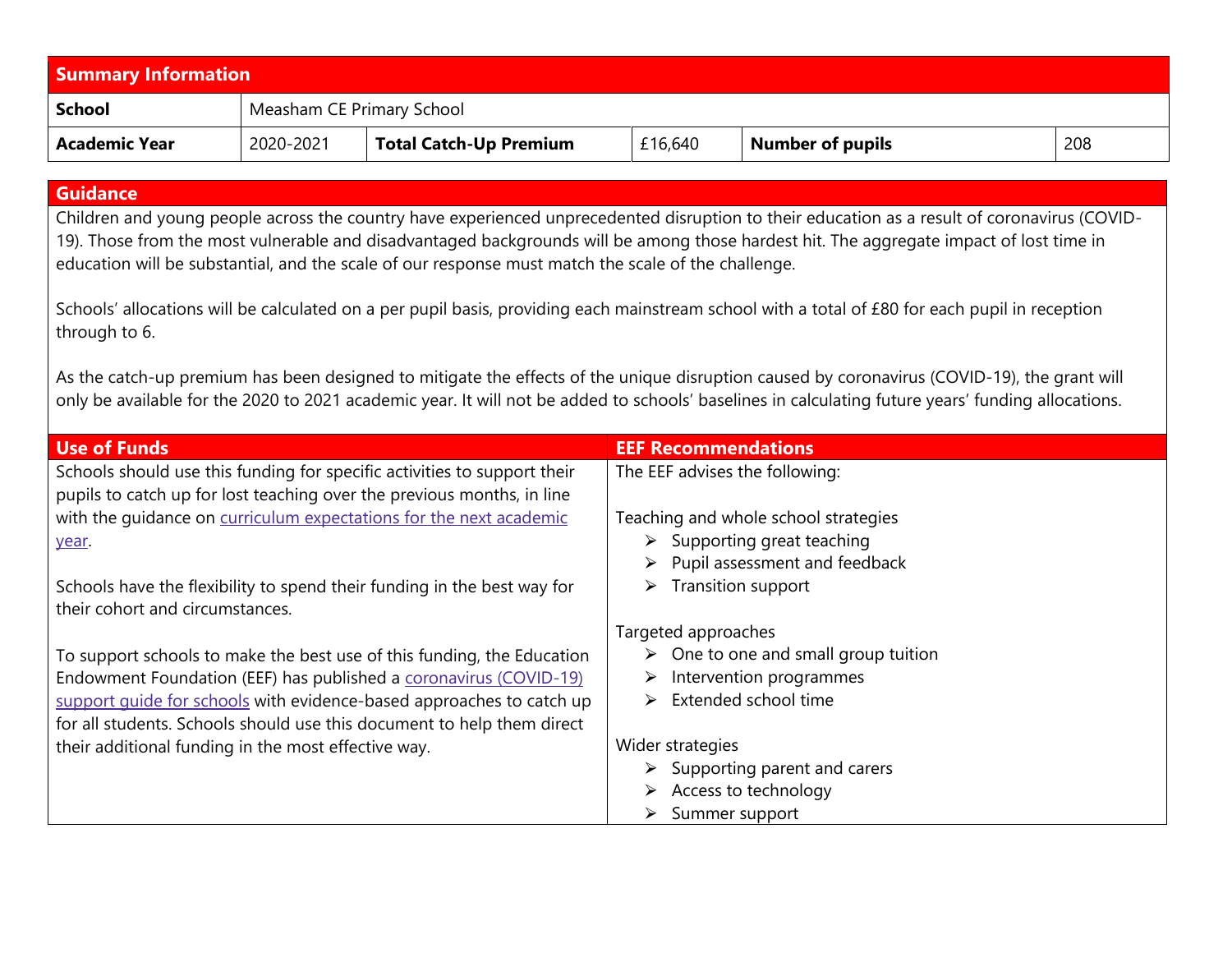**Rationale:** Following the 2020 lockdown due to the COVID-19 pandemic, schools have received an additional amount of money to provide catch-up support for those pupils that require it. At Meahsam CE Primary School, in order to utilise this additional funding in the best possible way, we have considered closely the research and advice put forward by the EEF and used timely assessments of both children's academic and personal development needs to inform our decisions. The table below outlines our intentional spend.

| <b>EEF suggested</b><br>approach                                                 | <b>Actions</b>                                                                                                                                                                                                                                                                       | <b>Budget/resource</b><br><b>implications</b>                                       | <b>Monitoring</b> | <b>Timescale</b>                          | <b>Success</b><br>criteria/Impact                                                                                                                                                             |
|----------------------------------------------------------------------------------|--------------------------------------------------------------------------------------------------------------------------------------------------------------------------------------------------------------------------------------------------------------------------------------|-------------------------------------------------------------------------------------|-------------------|-------------------------------------------|-----------------------------------------------------------------------------------------------------------------------------------------------------------------------------------------------|
| <b>Teaching</b><br>High-quality<br>teaching for all                              | Recovery timetable for each class -<br>additional time given to basic skills catch up<br>e.g. phonics, maths fluency, reading etc                                                                                                                                                    | n/a<br>[estimated cost of<br>grps of 6 for 6<br>week blocks across<br>school £8500] | JC                | During<br>Autumn<br>term                  | Children at risk of not<br>making expected<br>progress are identified<br>and support is in place.<br>Timetable to include<br>additional basic skills<br>lessons<br>Rapid catch up in<br>R/W/M |
| <b>Teaching</b><br>Focusing on<br>professional<br>development                    | Purchasing high quality training for staff on<br>Sounds Write (Phonics) plus associated<br>resources to deliver the scheme<br>Purchasing high quality training for staff on<br>The Write Stuff (whole school writing<br>approach) plus associated resources to<br>deliver the scheme | £500<br>[email sent<br>requesting next<br>remote course<br>dates]                   | HC/JC             | By Autumn 2                               | Staff are expert at<br>delivering evidence<br>based approaches to the<br>teaching of<br>phonics/writing                                                                                       |
| <b>Teaching</b><br>Supporting remote<br>learning                                 | Create a remote learning plan that is aligned<br>to the curriculum.<br>Purchase full Seesaw platform to enable<br>access to all features                                                                                                                                             | Approx. £400                                                                        | JC                | During<br>Autumn<br>term                  | Remote learning plan in<br>place that is aligned to<br>the curriculum.<br>Information shared with<br>parents and staff are<br>well supported to<br>provide remote learning                    |
| <b>Targeted Support</b><br>High-quality one to<br>one and small group<br>tuition | Additional 1:1 and small group teaching for<br>most vulnerable- LSA's to provide additional<br>support to accelerate learning with targeted<br>children in their bubble- regular reading,<br>stamina for writing, consolidation of key                                               | n/a                                                                                 | <b>HC</b>         | Planned for<br>1 x session<br>per week pm | Children to make rapid<br>and sustained progress<br>Ongoing assessments<br>show rapid progress<br>against starting points                                                                     |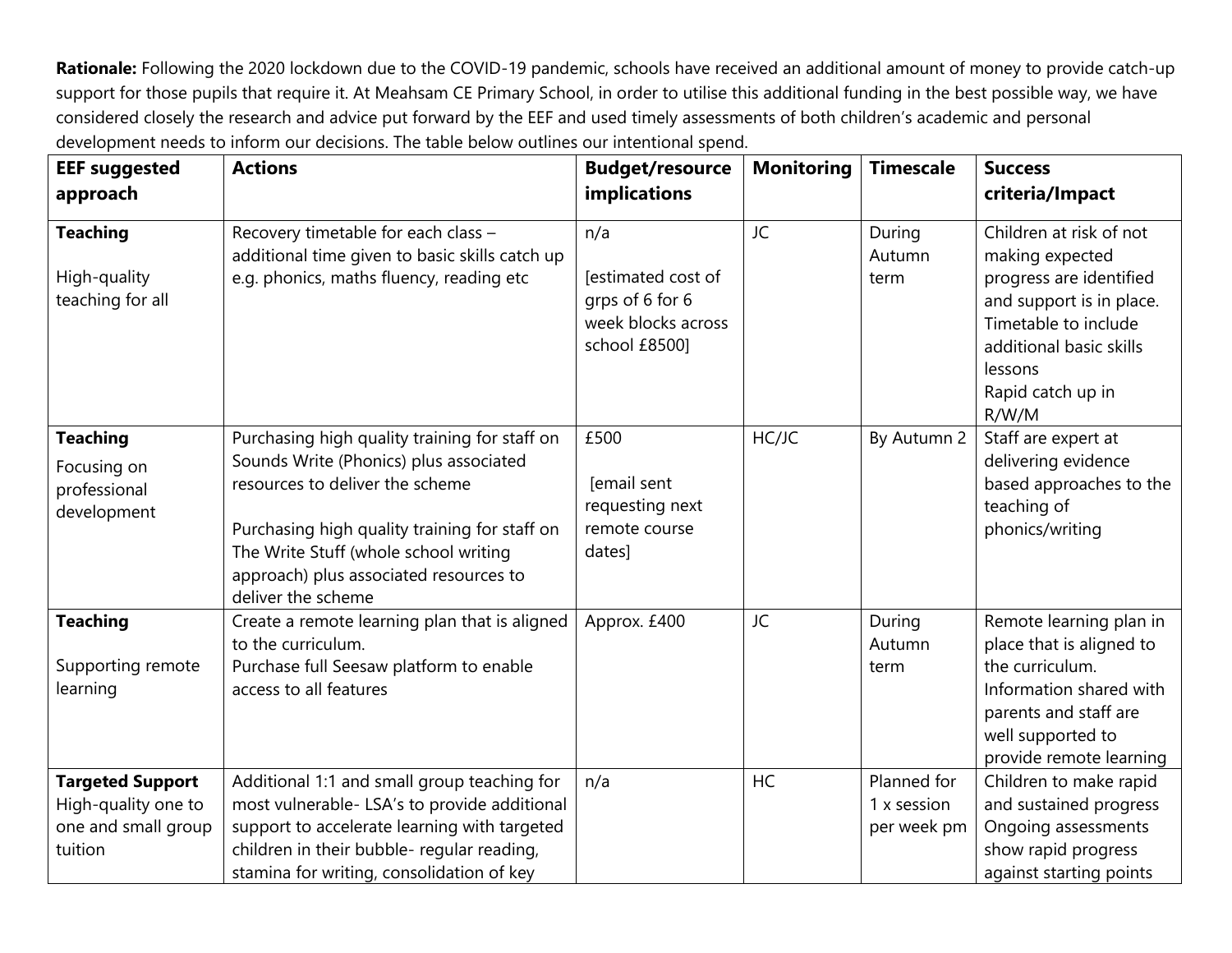|                                                                                  | number concepts                                                                                                                                                              |                                                                                                                                                                                             |           |                                        |                                                                                                                                                                                                                                                                                                                           |
|----------------------------------------------------------------------------------|------------------------------------------------------------------------------------------------------------------------------------------------------------------------------|---------------------------------------------------------------------------------------------------------------------------------------------------------------------------------------------|-----------|----------------------------------------|---------------------------------------------------------------------------------------------------------------------------------------------------------------------------------------------------------------------------------------------------------------------------------------------------------------------------|
| <b>Targeted Support</b><br>High-quality one to<br>one and small group<br>tuition | Small group intervention provision provided<br>for those children at risk of not making<br>expected progress. Additional teacher to<br>support Year 6 to accelerate learning | n/a                                                                                                                                                                                         | HC        | X <sub>4</sub><br>mornings<br>per week | Children to make rapid<br>and sustained progress<br>Ongoing assessments<br>show rapid progress<br>against starting points                                                                                                                                                                                                 |
| <b>Wider strategies</b><br>Supporting parents<br>and carers                      | Purchasing additional resources for parents<br>to use at home with their children e.g.<br>Sounds write phonics kits/resources, CGP<br>revision books                         | CGP revision books<br>1 to go home & 1<br>for short selected<br>use in school<br>ordered £630<br>The Training Space<br>Laundry Lines<br>ordered £115<br>Cuisiniere Rods x 5<br>ordered £105 | <b>HC</b> | <b>By Dec 2020</b>                     | By providing parents<br>with the resources to<br>continue to practise<br>phonic awareness/maths<br>skills at home, we expect<br>the impact to be<br>accelerated<br>improvement in the<br>children's reading and<br>phonics ability and<br>maths skills.                                                                   |
| <b>Wider strategies</b><br>Access to<br>technology                               | Purchase ipads to use for Lexia groups/TT<br>rock stars etc x20                                                                                                              | £6000 initial<br>purchase cost                                                                                                                                                              | <b>HC</b> | <b>By Dec 2020</b>                     | By ensuring that children<br>have access to quality<br>maths and spelling<br>practise at home,<br>supplementing the<br>learning they are doing<br>in school, with<br>challenges and tasks set<br>by the teacher at their<br>level, we are expecting<br>the impact to be<br>accelerated progress in<br>maths and spelling. |
| <b>Wider strategies</b><br>Supporting pupils'<br>social, emotional               | Purchase additional yoga/mindfulness<br>sessions for children                                                                                                                | £500                                                                                                                                                                                        | HC        | Autumn 2                               | Emotional wellbeing is a<br>high priority and<br>children are well                                                                                                                                                                                                                                                        |